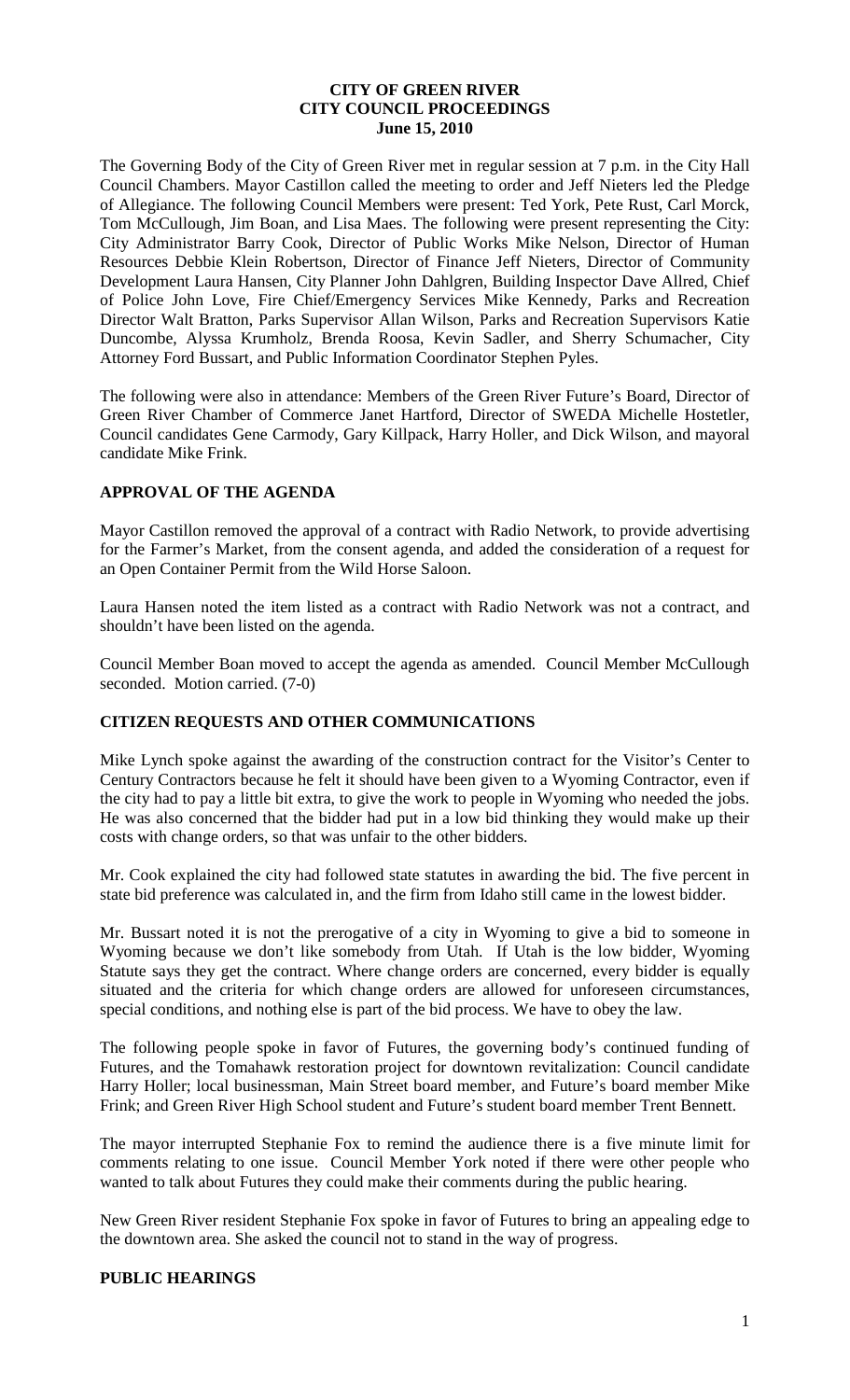## **Proposed Budget for Fiscal Year Ending June 30, 2011**

*(Finance Director Jeff Nieters prepared the attached message to present to the governing body, for the public record, and gave a copy to each member of the governing body just before the meeting started. However, the mayor never called on him to give it.)*

Mayor Castillon opened the hearing at 7:17 p.m.

The following spoke in opposition to Green River Futures and the city's continued funding of the organization: local businessman Scott Hamel, and local businessman and council candidate Gary Killpack.

The following spoke in favor of Futures, the board members, Brad Sutherland, the governing body's continued funding of the organization, Futures continued management of the Tomahawk Project, downtown revitalization, and Future's ability to help new businesses get started: local businessman and Tomahawk tenant Cody Deichmueller; local businessman Tim Montgomery; future Tomahawk tenant and business owner of a boutique shop Casey Callahan; a Tomahawk building business employee Amy Breininger; local businessman Andy Pleasant; high school student Alison Creager; Tomahawk tenant and business owner Nicole Nilles; local businessman Nick Montgomery; and former business owner Cliff Vanderpool.

Jody Lowell, representative for Sage Creek Bagels, stated they had to leave Green River because they lost their building. She noted they are a very successful business in Rock Springs and are looking forward to coming back to Green River. They aren't here now, because they don't have a place to go. Futures sought them out to locate in the Tomahawk. She is willing and excited to do that with at least eight new employees. The governing body's actions are putting her loans on hold, and also the remodeling of the space she wanted in the Tomahawk. She thinks they need a solid plan before they dissolve Futures.

Local businessman Nick Montgomery shared Ms. Lowell's concern about what the governing body had planned to complete the projects that Futures has started. He also noted local contractors didn't have the ability or resources to apply for grants the way Futures did.

Futures Chair Paul Stevens noted they had discussed the deep emotional issues and he wanted to present the business issues.

- A \$1.8 million grant is on the door step, all we have to do is reach out and take it. The State Loan and Investment Board and the Wyoming Business Council are acutely interested in the results of the meeting tonight.
- Green River needs their downtown revitalized. The Futures board members are well qualified to carry out the project. They have experience in real estate development and growth; and have done this type of project before. They have over two years invested in the pre-planning and planning of the project. They are prepared, poised and ready to run with the project.
- Question---does government typically do a better job of running projects, more profitably, and more capably than private enterprise?
- Does it make economic sense two switch horses out in the middle of the stream?
- Futures offers a unique set of resources to businesses—business planning, development and counseling, space to rent, and working capital loans to start up a business.
- Futures has done everything the city has told them they needed to do.
- They have the facts to substantiate their return on investment.

Mr. Stevens will be very disappointed if the city bundles Futures up and sets them out on the curb like a sack of trash.

The Mayor closed the hearing at 7:57 p.m.

### **BUDGET RESOLUTIONS**

### **Adoption of the Budget for FYE2011**

**R10-52:** A resolution making appropriations and adopting the budget for the City of Green River, Wyoming, for the fiscal year beginning July 1, 2010 and ending June 30, 2011.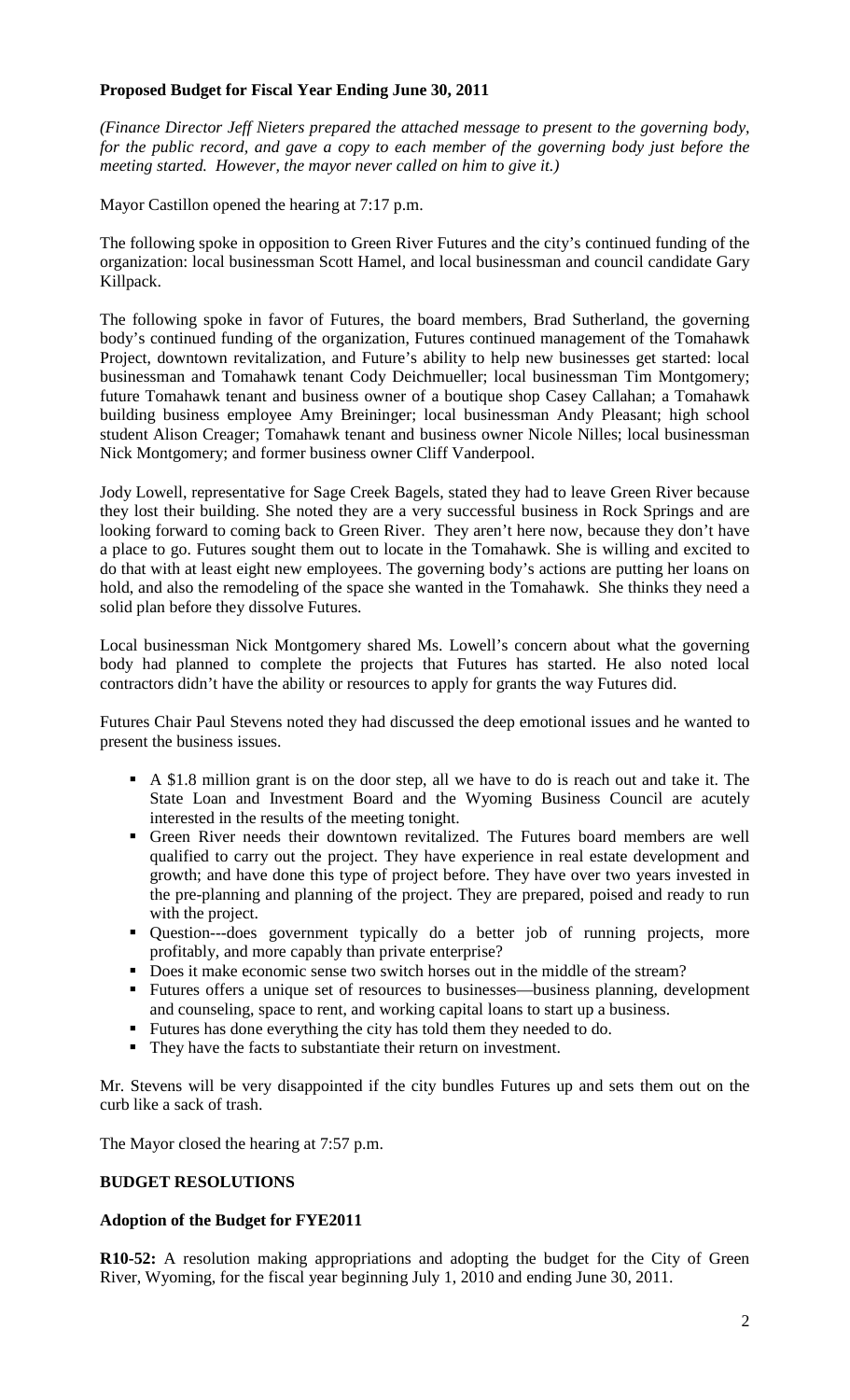Council Member McCullough moved to approve the resolution making appropriations and adopting the budget for the City of Green River, Wyoming, for the fiscal year beginning July 1, 2010 and ending June 30, 2011. Council Member Morck seconded.

Council Member York asked for permission to amend the motion. Then Council Member Boan asked for permission to speak. Mayor Castillon asked Council Member York to wait, and gave the floor to Council Member Boan.

Council Member Boan moved to accept the 2010-2011 budget as recommended with the following seven amendments.

1. Add \$35,094 *(actual amount is \$40,094)* to funding for community groups and fund them as follows:  $\Lambda$ n increase of:

|                                                   |           | AII IIIUUGASU UL.    |
|---------------------------------------------------|-----------|----------------------|
| Retired & Senior Volunteer Program                | \$1,000   | Ø                    |
| Green River Food Bank                             | \$20,000  | \$5,000              |
| Golden Hour Senior Center                         | \$10,600  | \$600                |
| <b>Youth Home</b>                                 | \$8,000   | \$3,000              |
| <b>Historic Preservation Commission</b>           | \$2,500   | Ø                    |
| Department of Juvenile Probation                  | Ø         | Ø                    |
| <b>Sweetwater Family Resource Center</b>          | \$5,000   | \$2,000              |
| <b>Sweetwater County Child Development Center</b> | \$25,000  | \$10,000             |
| <b>Flaming Gorge Days</b>                         | \$10,000  | Ø                    |
| Sweetwater Economic Dev. Assoc.                   | \$38,679  | \$8,679              |
| <b>Green River Futures</b>                        | Ø         | decrease of \$50,000 |
| <b>Chamber of Commerce</b>                        | \$100,215 | \$25,215             |
| Drug Treatment Court of Swtr. Co.                 | \$8,000   | \$3,000              |
| Juvenile Accountability Block Grant               | \$397     | Ø                    |
| <b>Star Transit</b>                               | \$17,600  | \$17,600             |
| <b>SW-WRAP BENA Kids Program</b>                  | \$10,000  | \$5,000              |
| <b>Sweetwater Events Center</b>                   | Ø         | Ø                    |
| <b>Fireworks Display</b>                          | \$20,000  | \$10,000             |
|                                                   |           |                      |

2. Set aside \$100,000 for a grant manager *(actually a project manager)*, if needed. Contingent on receiving grants from the State Loan and Investment Board.

Funding for one year only:

| 3. Pay full Wyoming Retirement increase for employees | \$65,000 |
|-------------------------------------------------------|----------|
| 4. Additional funding to Arts Council                 | \$10,000 |
| for FYE2011 funding of $$20,000$                      |          |
| 5. Police Dept. overtime for Flaming Gorge Days 2011  | \$25,000 |
| 6. Crossing Guards                                    | \$20,000 |
| 7. 4,000 weed crew hours                              | \$48,000 |

Council Member McCullough told Council Member Morck to second the motion.

Council Member Morck seconded.

There was a very heated discussion between the members of the governing body accompanied by clapping, booing, and shout outs from the audience.

Council Member York stated he was very disappointed in the actions of tonight, when Council Member McCullough has to tell Council Member Morck to make a second. It is very clear he spoke before Council Member Boan. He was very disappointed to find out three council members had been meeting behind the scenes to determine a different budget. He is tired of the foolishness and the politics. They have heard from business people. They have a family setting in the audience they want to line up against the wall and execute and send out of town. They know Futures has done a good job. He felt all they had to do was look at the figures to see the city was getting a return on their investment. What is happening tonight is not fair to the community, it isn't right, its politics. He is ashamed to be a part of what is going on right now. He is in support of a lot of things Mr. Boan included in his amendment, but he is not in favor of funding Futures at zero. He is really tired of what has been going on.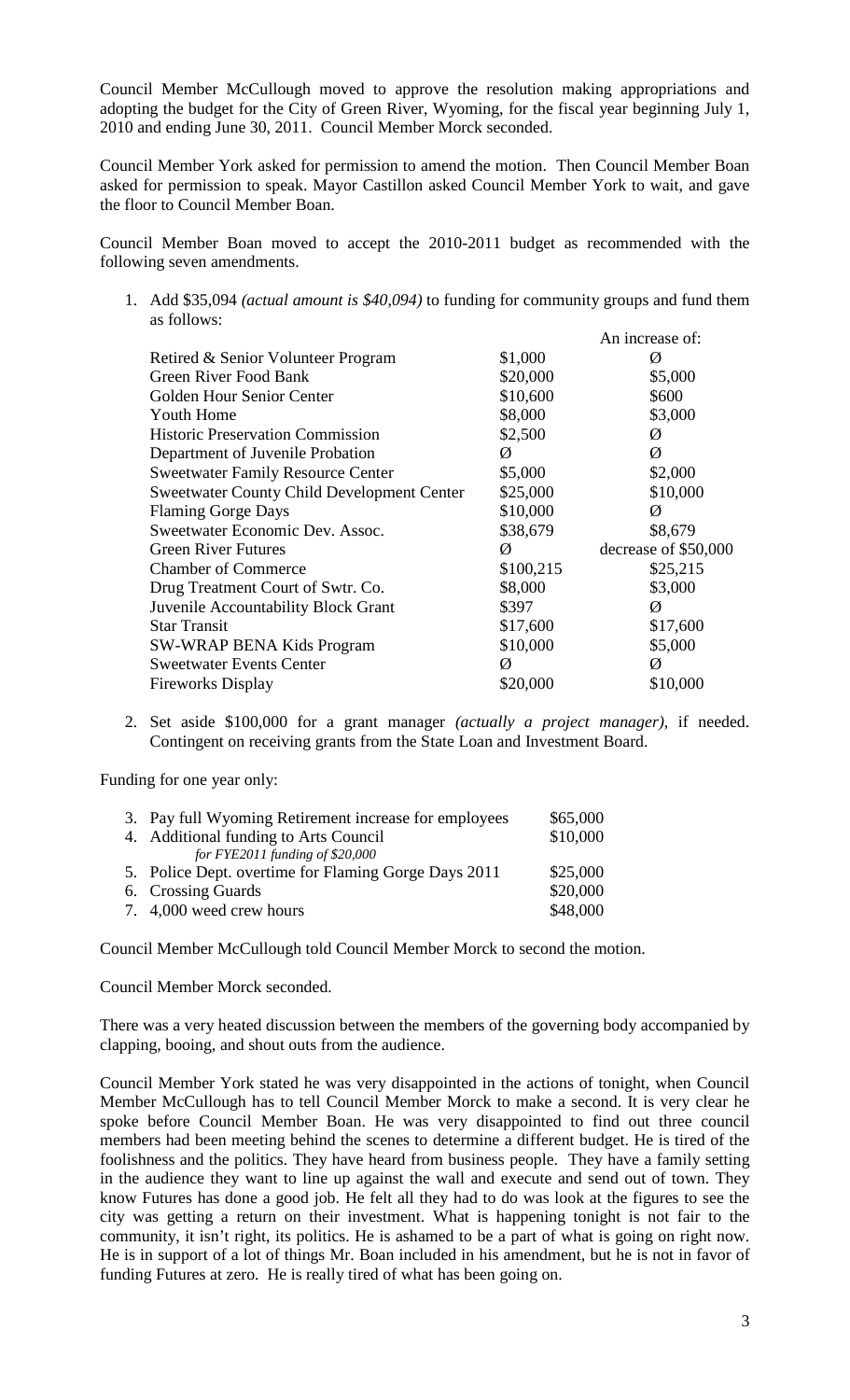Mayor Castillon stated when Futures changed their mission from economic development to community development, he was against supporting them. Everyone knew that including the Futures board. He asked for a balance sheet and an income statement from Futures a couple of weeks ago, and they show a negative 46%. So, there is no return on investment. He feels anytime they start taking public money \$170,000 to \$180,000 and funding an organization, *they are creating competition* with the public sector.

Council Member McCullough thanked all the Futures people for coming in and explaining their course. This is his position on the issue: He doesn't have anything against Futures. He's talked to people who support Futures, and those that don't. There is also a large portion of people in the middle that don't have a clue of what is going on. He believes Futures has done an excellent job, but they have also been going out and attacking other people, and that is wrong.

We do have a divided council. On something like this they need to be united. He's had to listen to the division for about six months. He's listened to comments, criticism, and their cutting each other down. Times have changed. Now the city is going to put in a \$100,000 for a project manager contingent upon \$1.8 million grant award. So, the City of Green River is going to come in and take this over. They will answer all the different questions, the businesses will be able to come in and all of that. This is one way to get this corrected. They have to work together, they can't continue to work the way things are, it's wrong. So that is why he is going to support the amendment because they aren't getting anywhere. Everybody needs to work together now. Futures needs to reevaluate. People always say they need to support what the majority of the council is going to do. Let's see if that happens.

Council Member Rust stated part of the division problem that Council Member McCullough has been referring to came from Council Member Boan writing letters to the editor that contained false information. The division didn't occur from the folks out there, it has been created by this council and a couple of people in particular. He agrees 100% with Council Member York on what has gone on here, and it is a disgrace. He doesn't know how you can say an organization that's been funded for \$160,000 in the last year, got a \$150,000 *grant* for windows and doors, a \$300,000 *grant* and then a \$1.8 million *grant* with the potential to create jobs in the local economy *wasn't giving a return on investment*. He noted the grants weren't written by the city, Council Members Boan or McCullough, or Hank Castillon, they were written by the Green River Futures organization. Quite frankly, he just can't believe what has gone on.

Council Member Maes stated, in her opinion, Futures has done a fantastic job with the building. People also forgot they make loans to help small business through grants they received from USDA. Futures was started because people felt SWEDA was concentrating on economic development in Rock Springs. People wanted a focus on economic development specifically for Green River. So the city hired Futures. Futures hired Stephen Heavener, a very intelligent arrogant person. He did some things that really upset people. When Futures first started, the city didn't have any kind of indexing of the type of property that was available. So, Mr. Heavener put the information together. She also noted Mr. Heavener helped Community Development for several months when they were without a director. He helped the Hampton Inn with their building permits.

She wanted to allow Futures to finish the project. If the city hires a manager for the project for \$100,000 she is afraid, during the interim, of what is going to happen to the progress on the building. It's fine and dandy to restructure the community development department and Main Street, but that takes time to reorganize and get running again. You can't drop a project like this in someone's lap. She is very concerned the city is going to lose the grants. She is sad that no consideration was given to Futures and letting them finish the project.

Council Member York stated there are items in the amendment he does support, but he feels it was unfair not to support Futures. He apologized to the Sutherland family. He appreciates the time they spent in Green River. He believes what has been done was cruel and uncalled for.

Council Member McCullough called for the question.

Motion carried (4-3) with Council Members Maes, York and Rust voting no.

Council Member York left the meeting at this point.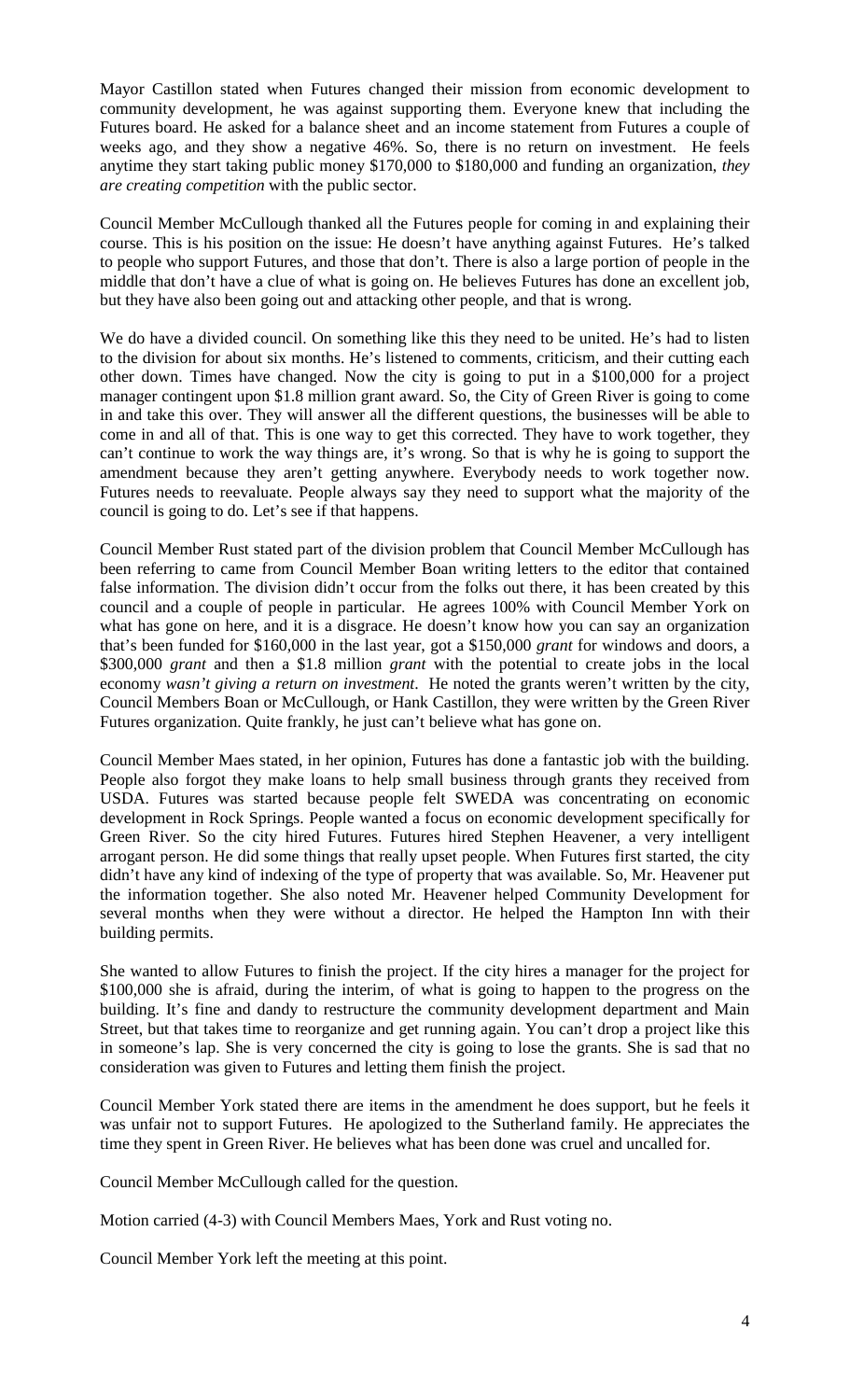Council Member McCullough moved to amend the motion to provide budget authority to pay our contractors for ongoing projects as follows:

| CIP 2009 Evans/Arizona                       | \$200,000   |
|----------------------------------------------|-------------|
| Police Department Radio Purchase             | \$30,000    |
| <b>Green River Water Crossing Project</b>    | \$50,000    |
| North I-80 Service Road                      | \$100,000   |
| <b>FMC</b> Road Improvements                 | \$250,000   |
| Landfill Study                               | \$10,000    |
| Ped. Viaduct Bridge Project                  | \$250,000   |
| Green River Visitor's Center                 | \$100,000   |
| <b>FMC Bridge Replacement Project</b>        | \$75,000    |
| Water SE Expansion Project                   | \$75,000    |
| Building Acquisition Program (Tomahawk Bldg) | \$75,000    |
| Citywide Wireless Project                    | \$50,000    |
| Total <i>proposed carryover for FYE11</i>    | \$1,440,000 |
|                                              |             |

Council Member Morck seconded. Motion carried. (6-0)

### **Amendment to Classification Plan**

**R10-53:** A resolution amending the City's Classification Plan.

Council Member McCullough moved to approve the resolution amending the Classification Plan to add the position of Urban Renewal/Main Street Administrator. Council Member Boan seconded. Motion carried. (6-0)

#### **Establishing Salaries and Wages for FYE2011**

**R10-54:** A resolution establishing wages for all Elected and Appointed Officials of the City of Green River, Wyoming, for the Fiscal Year ending June 30, 2011.

Council Member Morck moved to approve the resolution. Council Member McCullough seconded. Motion carried. (6-0)

#### **Adoption of the Schedule of Fees for FYE2011**

**R10-55:** A resolution adopting the Schedule of Fees charged for services, products, licenses, rentals, etc. for the City of Green River, Wyoming, for the Fiscal Year beginning July 1, 2010 and ending June 30, 2011.

Council Member McCullough moved to approve the resolution. Council Member Morck seconded. Motion carried. (6-0)

### **RESOLUTIONS**

#### **Acceptance of an Easement from School District No. 2**

**R10-56:** A resolution authorizing the City of Green River, Wyoming, to accept from Sweetwater County School District Number Two, State of Wyoming, a permanent easement for installation, maintenance and repair of utilities.

Mr. Cook noted the easement was needed in order to install the water line on Upland Way across school property. This is part of the water line improvement project that will be going up Uinta, over to Upland and then on to the intersection of Hitching Post and Upland.

Council Member McCullough moved to approve the resolution. Council Member Boan seconded. Motion carried. (6-0)

### **Budget Modification for Storage of the Special Response Team Vehicle**

**R10-57:** A resolution for the governing body of the City of Green River, Wyoming, to approve an increase in expenditure authority in the General Fund to lease a storage unit for the Special Response Team vehicle for the Police Department in the amount of \$9,600.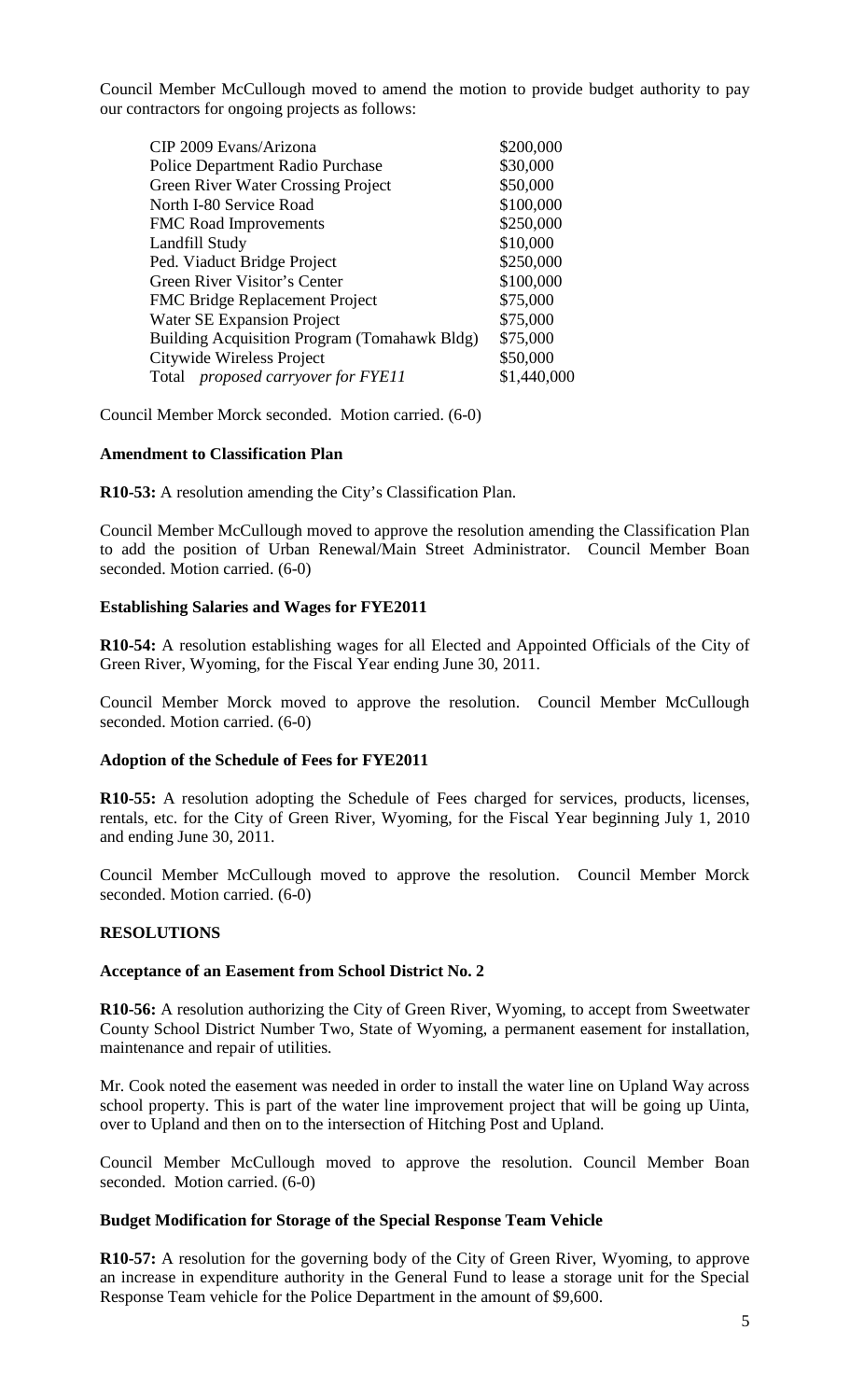Council Member Boan stated he wants a building built, as soon as the money is available, so they don't continue to have this expense every year.

Chief Love stated he understood there were some questions for what SRT stood for at the last council meeting. He noted it stands for Special Response Team. Green River's team has been in existence since 1983. He explained the history of the team, their training, their equipment, and their response to incidents. Members of the team contribute \$5 a month to the Special Response Team Association to help purchase equipment the city can't afford. They are one of the best teams in the state of Wyoming.

Chief Love noted last year the governing body allocated \$40,000 and he received a \$115,000 grant to purchase the SRT vehicle. The vehicle will be used to transfer officers and equipment to critical incidences in Green River, Sweetwater County and throughout the state of Wyoming as requested. It can also be used as a mobile command center and they will see it in use during Flaming Gorge Days.

Chief Love reminded the governing body that over the last six years he has requested funding for new police facilities for the work area in City Hall and for storage. The council cut the funding for the storage area in the new animal control building, yet they continued to fund other projects with dubious value to the city and the citizens of Green River. Despite what the council says, they have continued to place the Police Department facilities on the back burner for over six years.

He believes this council constantly and unfairly compares the Green River Police Department to Rock Springs. He doesn't think they realize what a good Police Department they have. They only have to look at Rock Springs violent crime rate, drive by shootings, and sexual assaults to realize what the Green River Police Department does for the citizens. They don't go out of their way to submit for awards or pat themselves on the back. But other people think they deserve awards. He noted the team received a recognition award from Lincoln County earlier in the day because of their actions in helping with a situation in Opal. Members of the team have also received Medals of Valor. Members of the team are also SWAT instructors at the Wyoming Police Academy.

So the bottom line is, instead of continuing to fight with council and other departments to find storage for the vehicle he decided, on his own, to rent a spot. It doesn't make any sense to leave a \$155,000 vehicle with over \$40,000 worth of equipment out on the street. The money will come from their drug seizure money which by state law can't go to anything but law enforcement, so it doesn't affect any other department's budget or the city's budget. The team is worth it, the vehicle is worth it.

Council Member Boan moved to approve the resolution to pay \$9,600 for a contract with Mildred Collier for a storage unit for the SRT vehicle. Council Member Morck seconded. Motion carried. (6-0)

### **Budget Modification to Purchase a Copier for the Police Department**

**R10-58:** A resolution for the governing body of the City of Green River, Wyoming, to approve a modification in expenditure authority in the General Fund to purchase a document center for the Police Department in the amount of \$6,500.

Council Member Boan moved to approve the resolution. Council Member Morck seconded. Motion carried. (6-0)

## **COUNCIL ACTION ITEMS**

## **Transfer of the Pay-Less Liquor & Sporting Goods Retail Liquor License**

Council Member Morck moved to approve the transfer of the Retail Liquor License from Pay-Less Liquor & Sporting Goods, Inc. to Michael A. Brown and Connie R. Moon-Brown doing business as Wyoming Embroidery & Sporting Goods. Council Member McCullough seconded. Motion carried. (6-0)

### **Malt Beverage Permit**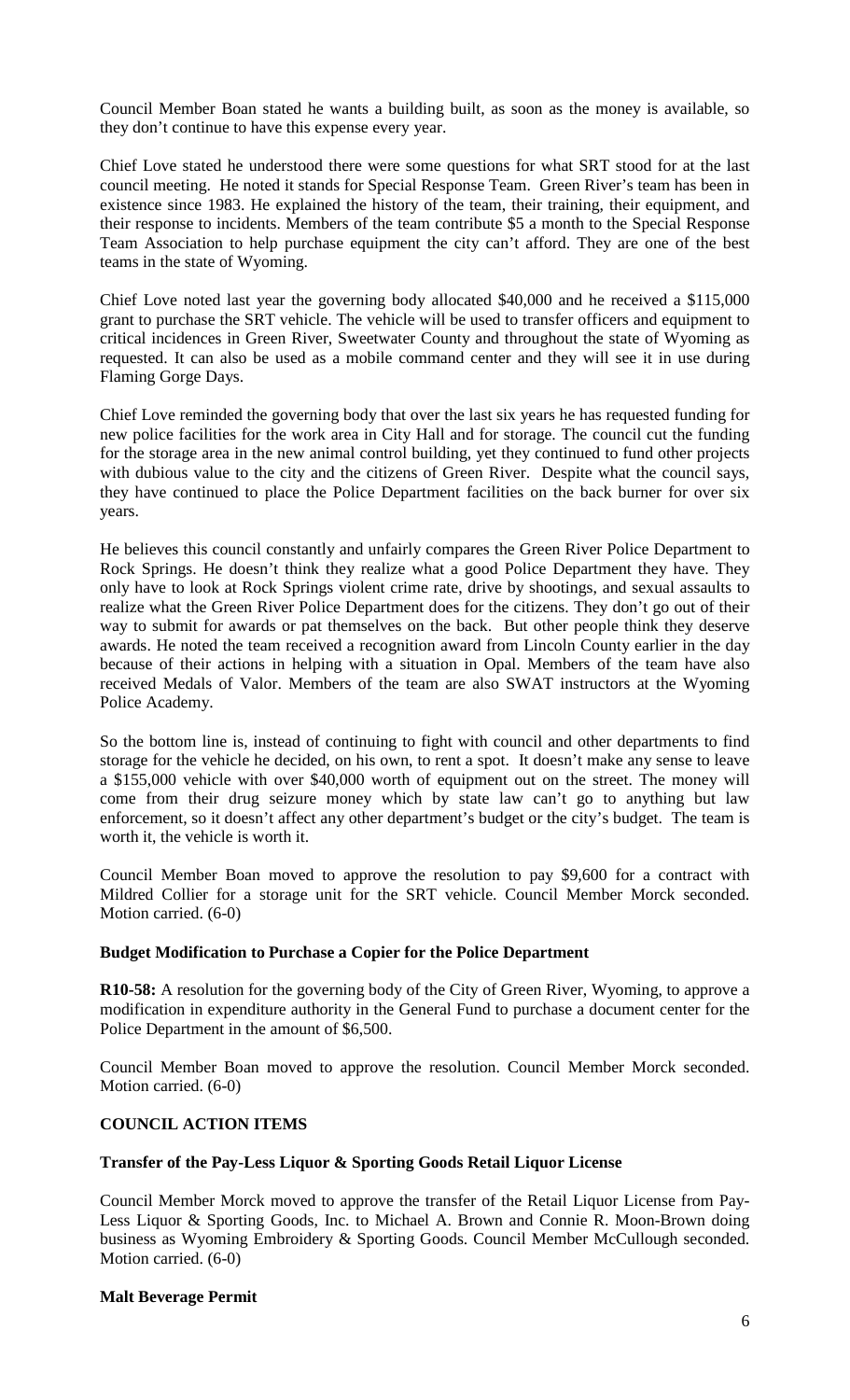Council Member Morck moved to approve the issuance of a Malt Beverage Permit to Chris Leventis for the OCI company picnic at the Island Pavilion from noon to 4 p.m. on July 10, 2010. Council Member McCullough seconded. Motion carried. (6-0)

### **Open Container Permit**

Council Member McCullough moved to approve the issuance of an Open Container Permit to the Wild Horse Saloon for the Poker Run for Disabled American Veterans on June 19, 2010 from 10 a.m. to midnight in the Wild Horse Saloon parking lot. Council Member Boan seconded.

Mr. Cook noted it had been brought to his attention that the Wild Horse Saloon did not have a business license. He requested an amendment that the issuance of the permit be conditional on their obtaining the businesses license.

Council Member McCullough added the stipulation to his motion. Council Member Boan seconded.

Motion carried. (6-0)

## **CONSENT AGENDA**

Council Member McCullough moved to approve the following consent agenda items. Council Member Boan seconded. Motion carried. (6-0)

- The ratification of a work order agreement with Questar in the amount of \$13,135.93 to relocate a 4" gas main on the south side of Upland Way as part of the South East Water Improvement Project.
- The release of retainage and final payment to Hogan Construction for the GRRC Pool Rectification Project in the amount of \$19,500 after the 41 day advertising requirement and subject to no legal claims against the vendor.
- A utility adjustment for Ron and Mary Williams in the amount of \$19.08.
- A maintenance agreement with Copier and Supply for the Public Works Savin document center in the amount of \$599 annually for 80,000 black and white copies and monthly at a cost of .036¢ per colored copy.
- The city-wide HVAC maintenance service agreement with Long Technologies for FYE 2011 in the amount of \$28,635.
- A change order with DeBernardi Construction to change the type of paint used for the Pedestrian Viaduct Project in the amount of \$7,722.25.
- A contract between Marsha and Joseph Harris to provide watering services for the downtown planters for \$200 a week.
- A contract with Mildred Collier to rent a storage facility for the Police Department Special Response Team vehicle in the amount of \$9,600 a year.
- The Minutes for: May 27, 2010 Budget Workshop; June 1, 2010 Council; June 3, 2010 Budget Workshop; June 8, 2010 Special Council and June 8, 2010 Workshop
- Financial Reports and Payment of Bills: *Outstanding Invoices* = \$629,424.86 *Prepaid Invoices* = \$103,585.92 *Payroll Expenditures* = \$378,995.68 *Pre-authorization Payments* = \$755,000.00

## **CITY ADMINISTRATOR'S REPORT**

Mr. Cook noted the following:

■ He had attended the WAM conference in Evanston last week.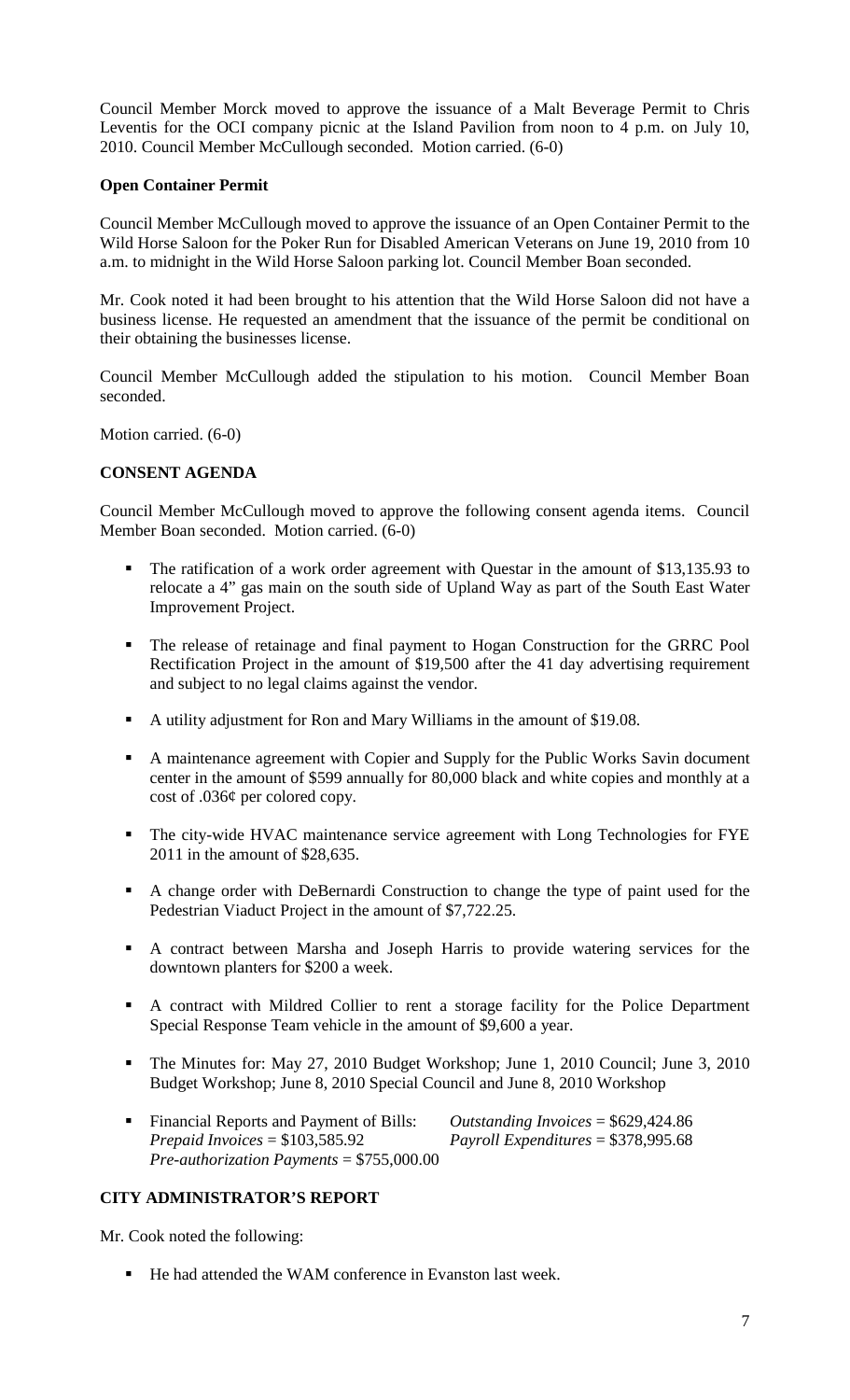- The Visitor's Center will have an open house tomorrow at 4 p.m. Information on what the city has expended so far on the project was placed in the governing body's mailboxes.
- The State Loan and Investment Board will be meeting Thursday morning, June 17, 2010, at 7:30 a.m. to make a final determination on the grant awards for Business Ready Community Grants.
- The county commissioners made several changes to the service road agreement. It is being reviewed by the city attorneys for Green River and Rock Springs, and will be on the July 6, 2010 agenda for governing body re-consideration.

## **CITY ATTORNEY'S REPORT**

Mr. Bussart asked for direction on how he was to write up the lease agreement for the Joint Powers Board Communication Center.

As a member of the board, Chief Love, stated the board would like to see a lease for \$10 a month for five years, and then renegotiate.

Mr. Bussart stated maybe he should include a reminder to Chief Lowell that according to the Joint Powers agreement the dispatch facility is never to leave Green River, period.

Council consensus was for him to draft a five-year lease in the amount of \$10 per month.

## **MAYOR AND COUNCIL REPORTS**

Council Member Rust noted sometimes he lets his emotions get the best of him, so if he expressed his opinions too forcefully, he apologizes to the public. He doesn't apologize to the council, because he is disappointed that false information was the basis for some of the decisions that they make, and that's unfortunate.

Council Member Maes wished they had been allowed to discuss issues and concerns during the budget workshops; they only took presentations and didn't discuss anything else. She believes waiting until the last meeting to do everything and bringing an amendment at the last minute is craziness. If the city is going to take over the Tomahawk project, she wondered how they were going to cover the building maintenance, building management, insurance, utilities and everything else that goes with the building. It's not just a project manager they are hiring for \$100,000. How is the city going to pay for those extra costs?

She also wants someone to get in touch with the owners of Sage Creek Bagel to answer the questions they asked during the public hearing.

Council Member Boan had nothing to report.

Council Member McCullough stated this (*the Futures issue)* has put everybody at odds. The council is not united. He hopes they can work on things and improve now. He stated he supports the hotel project, and if the city gets the \$1.8 million grant, the city will be more in charge of the project instead of having an outside agency. He's always been strongly against government competing against private business, and so now they will have a little more say about that.

The Future's board did an outstanding job, but he believes they lost everything over the last six months when the issue became such a bitter thing that divided the community and the council. It wasn't a good positive thing, and that is why he voted the way he did.

Council Member Morck stated he had respect for Futures. It was difficult for them to work on a shoestring like they were attempting to do. However, he feels the city government can do a better job on the Tomahawk project. He suggested they move the city offices to the Tomahawk building and let the Police Department take over the first floor of city hall.

Mayor Castillon stated, as Council Member Rust pointed out at a previous meeting, tonight's meeting was the political process 101. There was a majority vote, and there are going to be a lot of issues. The mayor noted they *(the governing body)* didn't dissolve Futures. They are still a viable entity and it is up to them, since they own the building, to support their own process now.